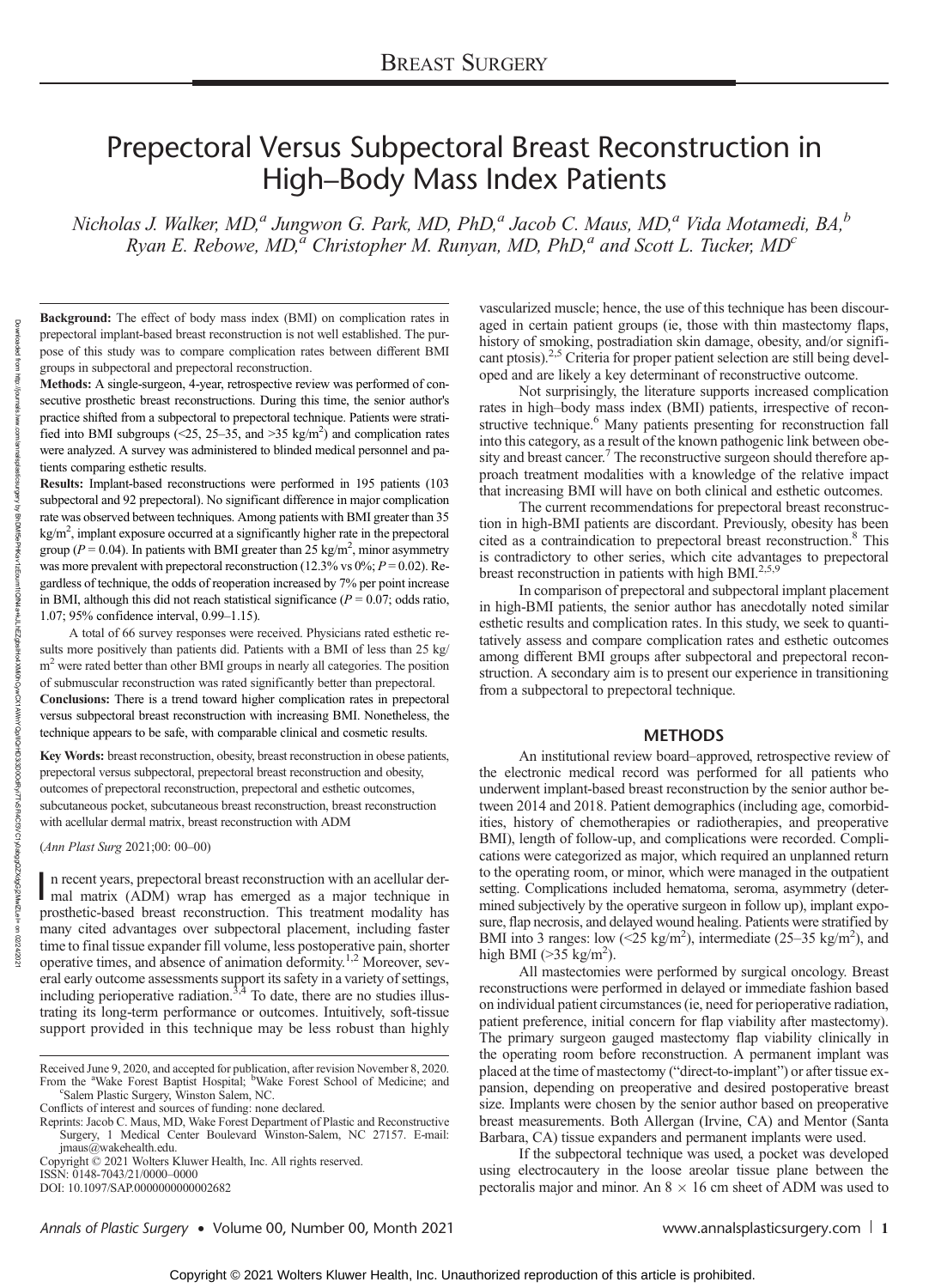

the transition to prepectoral reconstruction occurring between July and September 2016. [dilected]

create an inferolateral sling by suturing the ADM to the chest wall at the inframammary fold and lateral breast curve. The prosthetic was inserted into the subpectoral pocket, now reinforced by the ADM sling beyond the inferior and lateral borders of the pectoralis major muscle. Additional sutures were placed as necessary to secure the implant in its final position on the reconstructed breast mound. Drains were positioned bilaterally, and the skin was closed in a layered fashion. Tissue expanders, if used, were filled to approximately 25% to 30% of the total volume, based clinically on the amount of skin tension.

In prepectoral patients, a large piece of ADM was used to wrap the entire surface of the prosthesis on the back table. The ADM was sewn to itself using 3-0 vicryl sutures on the posterior surface of the prosthesis. This was inserted into the breast pocket just superficial to the pectoralis major muscle. After ensuring proper positioning for the reconstructed breast, suture tabs and ADM wrap were used to suture the construct to the chest wall. All patients had subcutaneous drains placed bilaterally. Layered closure was performed, and if an expander was placed, it was filled to approximately 50% to 55% of the total volume, depending on the amount clinical skin tension.

Subsequent expansion performed with either technique began 2 weeks postoperatively and proceeded based on individual patient pain tolerance and skin tension. Tissue expanders were exchanged with permanent implants approximately 2 months after final expansion, if clinical course permitted.

An institutional review board–approved, anonymous survey of physicians, nurses, medical personnel, and breast reconstruction patients was administered using a REDCap database. Survey participants were blinded to reconstructive technique and asked to rate the volume, shape, position, symmetry, and overall esthetic outcome in each of 15 sets of standardized postoperative patient photos. A combination of both prepectoral and subpectoral patient photos was randomly selected for inclusion in the survey, to compare esthetic results between techniques. Patients depicted in the survey represented a wide range of BMIs. A 5-point Likert scale was used to rank each parameter (1 being "poor" and 5 being "excellent").

Statistical software (Microsoft Excel and GraphPad Prism) was used to perform all statistical analysis. Comparison between groups was performed using  $\chi^2$  tests for proportions and t tests or analysis of variance for continuous variables. Regression analysis was performed to identify independent outcome predictors. Statistical significance was defined as P value less than 0.05.

# RESULTS

A total of 195 patients underwent breast reconstruction by the senior author between 2014 and 2018. Ninety-two (47.2%) and 103 (52.8%) patients underwent prepectoral and subpectoral reconstruction, respectively. The senior author's transition from subpectoral to prepectoral placement occurred between July and September 2016 (Fig. 1). Body mass index was significantly higher among prepectoral patients; otherwise, the 2 groups were not dissimilar (Table 1). Distribution of BMI is depicted in Figure 2. Mean follow-up in subpectoral patients was significantly longer (16.1 vs 10.9 months;  $P \le 0.0001$ ). Bilateral reconstruction was performed in most cases. In the subpectoral group, 5 patients underwent direct-to-implant reconstruction at the time of mastectomy. Seven patients underwent direct-to-implant reconstruction in the prepectoral group.

Patients in each operative group were stratified into low (<25 kg/m<sup>2</sup>), intermediate (25–35 kg/m<sup>2</sup>), and high (>35 kg/m<sup>2</sup>) BMI ranges. Patient demographics as well as complication type and frequency for each subgroup are noted in Table 2. There was a higher incidence of diabetes in

### TABLE 1. Demographics of Study Patients

|                              | Subpectoral    | Prepectoral    | P           |
|------------------------------|----------------|----------------|-------------|
|                              |                |                |             |
| Number of patients           | 103(53)        | 92(47)         |             |
| Age, y                       | $55.5 \pm 1.1$ | $53.0 \pm 1.3$ | 0.1231      |
| BMI, $\text{kg/m}^2$         | $27.8 \pm 0.6$ | $30.2 \pm 0.6$ | $0.0088*$   |
| Bilateral reconstruction     | 99 (96)        | 82 (89)        | 0.0930      |
| Chemotherapy                 | 36(35)         | 41(45)         | 0.1875      |
| Radiation therapy            | 34(33)         | 30(33)         | >0.9999     |
| Smoking                      | 16(16)         | 11(12)         | 0.5366      |
| Length of follow-up (months) | $16.1 \pm 1.1$ | $10.9 \pm 0.7$ | $< 0.0001*$ |

Data are mean  $\pm$  SEM or n (%).

\*Statistically significant in the univariate analysis  $(P < 0.05)$ .

2 [www.annalsplasticsurgery.com](http://www.annalsplasticsurgery.com) example and the community  $\degree$  2021 Wolters Kluwer Health, Inc. All rights reserved.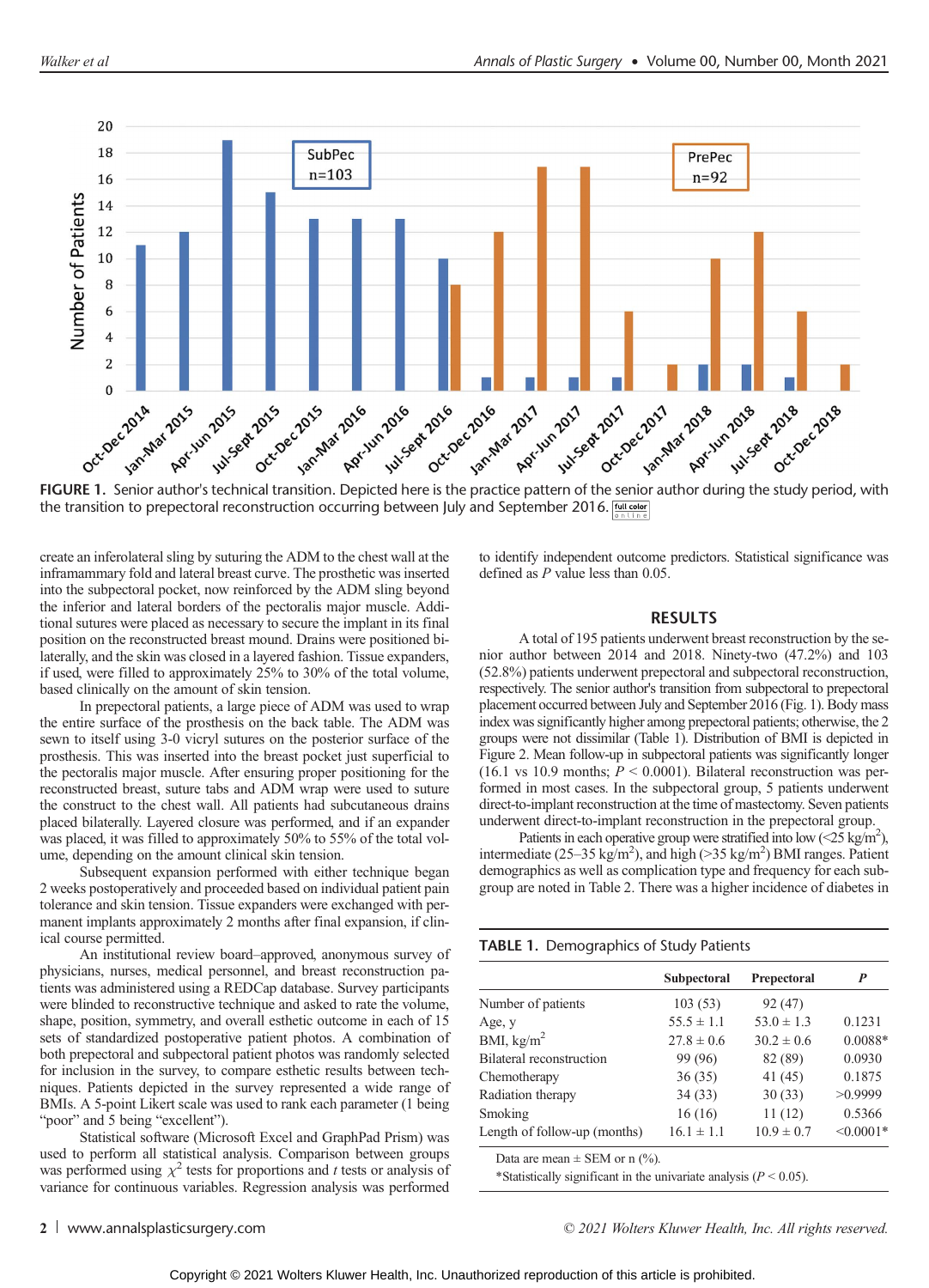

FIGURE 2. BMI distribution. Depicted here is the distribution of body mass index of patients in our series. PrePec indicates prepectoral breast reconstructions; SubPec, subpectoral breast reconstructions. *[MIL CODE*]

prepectoral patients compared with subpectoral patients in the group with BMI greater than 35 kg/m<sup>2</sup> ( $P = 0.017$ ). Considering BMI as a continuous variable, increasing BMI was associated with major complication, conferring a 7% increase in reoperation rate with every 1-point increase in BMI. Notably, this association approached but did not reach

statistical significance (odds ratio, 1.07; 95% confidence interval,  $0.99-1.15$ ;  $P = 0.07$ ).

Neither major nor minor complication rates differed significantly between the 2 techniques overall (Table 2). In patients with BMI greater than 35 kg/m<sup>2</sup>, there were 2 implant exposures in the

|                         | Pre-Pec, BMI                           | Sub-Pec, BMI                           | Pre-Pec, BMI                 | Sub-Pec, BMI                        | Pre-Pec, BMI                          | Sub-Pec, BMI                       |                  |
|-------------------------|----------------------------------------|----------------------------------------|------------------------------|-------------------------------------|---------------------------------------|------------------------------------|------------------|
|                         | $<$ 25 kg/m <sup>2</sup><br>$(n = 19)$ | $<$ 25 kg/m <sup>2</sup><br>$(n = 34)$ | 25–35 $kg/m^2$<br>$(n = 54)$ | 25–35 $\text{kg/m}^2$<br>$(n = 60)$ | $>35$ kg/m <sup>2</sup><br>$(n = 19)$ | $>35$ kg/m <sup>2</sup><br>$(n=9)$ | $\boldsymbol{P}$ |
| Risk factors            |                                        |                                        |                              |                                     |                                       |                                    |                  |
| Perioperative chemo     | 5(26%)                                 | 10(29%)                                | 24(44%)                      | 22 (37%)                            | 12(63%)                               | 4(44%)                             | 0.16             |
| Perioperative radiation | 4(21%)                                 | 10(29%)                                | $16(30\%)$                   | 22(37%)                             | 10(53%)                               | 2(22%)                             | 0.36             |
| Smoker                  | $2(11\%)$                              | 5(15%)                                 | 5(9%)                        | 9(15%)                              | 4(21%)                                | 2(22%)                             | 0.68             |
| <b>Diabetes</b>         | $\Omega$                               | 1(3%)                                  | 8(15%)                       | 10(17%)                             | 6(32%)                                | 2(22%)                             | $0.017*$         |
| Age, mean $\pm$ SEM, y  | $52.7 \pm 13.2$                        | $56.3 \pm 9.3$                         | $53.8 \pm 12.7$              | $55.4 \pm 12.0$                     | $51.1 \pm 8.7$                        | $53.6 \pm 9.0$                     | 0.47             |
| Complications           |                                        |                                        |                              |                                     |                                       |                                    |                  |
| Any major $T$           | $\Omega$                               | 2(6%)                                  | $6(11\%)$                    | 2(3%)                               | 4(21%)                                | $1(11\%)$                          | 0.09             |
| Seroma-major            | $\Omega$                               | $\theta$                               | $\Omega$                     | $\theta$                            | 0                                     | $\Omega$                           | N/A              |
| infection-major         | $\Omega$                               | 1(3%)                                  | 3(6%)                        | 2(3%)                               | $2(11\%)$                             | $1(11\%)$                          | 0.47             |
| Hematoma-major          | $\Omega$                               | $\theta$                               | 2(4%)                        | 0                                   | 0                                     | $\Omega$                           | 0.53             |
| Flap necrosis—major     | 0                                      | $\left($                               | $\Omega$                     | $\theta$                            | 0                                     | $\Omega$                           | N/A              |
| Asymmetry—major         | 0                                      | $\Omega$                               | $1(2\%)$                     | $\Omega$                            | $\Omega$                              | $\Omega$                           | 0.69             |
| Implant exposure—major  | 0                                      | 1(3%)                                  | $\Omega$                     | $\Omega$                            | $2(11\%)$                             | $\Omega$                           | $0.041*$         |
| Any minor               | 1(5%)                                  | 10(29%)                                | $16(30\%)$                   | 11 $(18%)$                          | 6(32%)                                | 2(22%)                             | 0.19             |
| Seroma-minor            | 1(5%)                                  | 5(15%)                                 | 4(7%)                        | 4(7%)                               | 1(5%)                                 | $\Omega$                           | 0.78             |
| Infection-minor         | 1(5%)                                  | 3(9%)                                  | 10(19%)                      | 8(13%)                              | 4(21%)                                | 2(22%)                             | 0.51             |
| Hematoma-minor          | $\Omega$                               | $\overline{0}$                         | $\theta$                     | $1(1\%)$                            | $\left($                              | $\theta$                           | >0.99            |
| Flap necrosis—minor     | $\Omega$                               | 1(3%)                                  | $\Omega$                     | $\theta$                            | $\Omega$                              | $1(1\%)$                           | 0.42             |
| Asymmetry—minor         | $\Omega$                               | 3(9%)                                  | 7(13%)                       | $\Omega$                            | $2(11\%)$                             | $\left($                           | $0.024*$         |

TABLE 2. Risk Factors and Complication Rates for Different Body Mass Index Groups by Reconstruction Technique

\*Statistically significant in the regression analysis ( $P < 0.05$ ).

† Major complications were defined as those requiring reoperation.

Abbreviations: BMI, Body Mass Index, units kg/m<sup>2</sup>; Pre-Pec, Pre-pectoral breast reconstruction; Sub-Pec, Sub-pectoral breast reconstruction.

© 2021 Wolters Kluwer Health, Inc. All rights reserved. We are not all reserved to the served [www.annalsplasticsurgery.com](http://www.annalsplasticsurgery.com) 3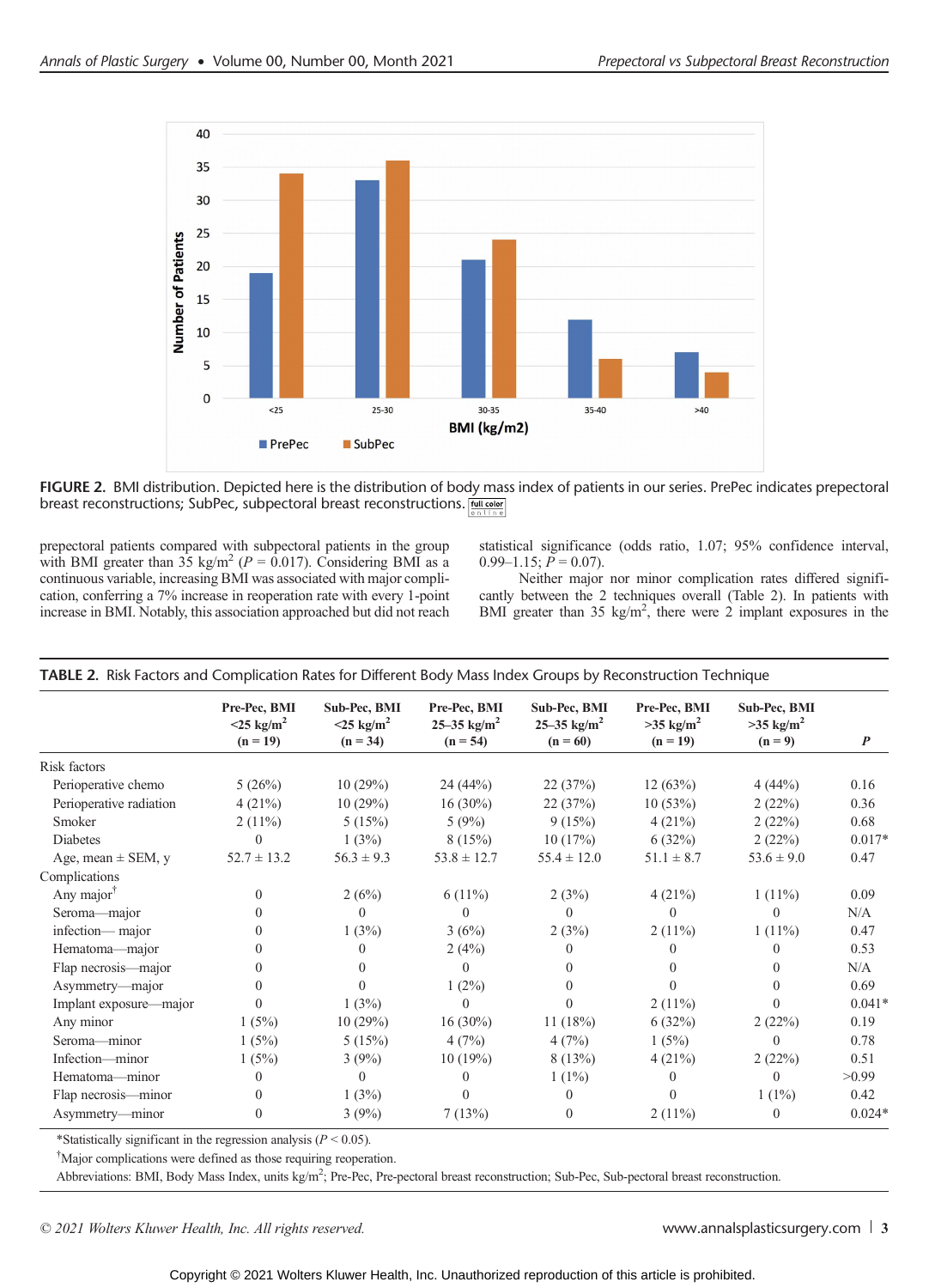|                           | All Pre-Pec     | <b>All Sub-Pec</b> |                  | Last 20        | First 20        | Last 20         |                  |
|---------------------------|-----------------|--------------------|------------------|----------------|-----------------|-----------------|------------------|
|                           | $(n = 92)$      | $(n = 103)$        | $\boldsymbol{P}$ | <b>Sub-Pec</b> | Pre-Pec         | Pre-Pec         | $\boldsymbol{P}$ |
| Risk factors              |                 |                    |                  |                |                 |                 |                  |
| Perioperative chemo       | 41 (45%)        | 36(35%)            | 0.19             | $10(50\%)$     | $8(40\%)$       | $8(40\%)$       | 0.85             |
| Perioperative radiation   | 30(33%)         | 34(33%)            | >0.99            | $10(50\%)$     | 7(35%)          | 3(15%)          | 0.075            |
| Smoker                    | 11(12%)         | $16(16\%)$         | 0.54             | 1(5%)          | 5(25%)          | $2(10\%)$       | 0.25             |
| Diabetes                  | 14(15%)         | 13(13%)            | 0.68             | 3(15%)         | $2(10\%)$       | 3(15%)          | >0.99            |
| Age, mean $\pm$ SEM, y    | $53.0 \pm 12.0$ | $55.5 \pm 10.9$    | 0.12             | $57.7 \pm 9.0$ | $47.7 \pm 11.9$ | $55.5 \pm 12.0$ | $0.021*$         |
| Follow-up, mo             | $10.9 \pm 6.4$  | $16.1 \pm 11.3$    | $< 0.0001*$      | $14.8 \pm 8.8$ | $15.5 \pm 7.6$  | $4.4 \pm 2.3$   | $< 0.0001*$      |
| Complications             |                 |                    |                  |                |                 |                 |                  |
| Reoperations              | $10(11\%)$      | 5(5%)              | 0.18             | 1(5%)          | $4(20\%)$       | $2(10\%)$       | 0.48             |
| Seroma-major <sup>†</sup> | $\Omega$        | $\Omega$           | N/A              | $\left($       | $\Omega$        | $\Omega$        | N/A              |
| Infection-major           | 5(5%)           | 4(4%)              | 0.74             | $\Omega$       | 1(5%)           | $2(10\%)$       | 0.77             |
| Hematoma-major            | 2(2%)           | 0                  | 0.22             | $\Omega$       | $2(10\%)$       | $\theta$        | 0.32             |
| Flap necrosis—major       | $\Omega$        | $\Omega$           | N/A              | $\Omega$       | 0               | $\Omega$        | N/A              |
| Asymmetry—major           | $1(1\%)$        | $\Omega$           | 0.47             | $\Omega$       | $\Omega$        | $\Omega$        | 0.47             |
| Implant exposure—major    | 2(2%)           | $1(1\%)$           | 0.6              | 1(5%)          | 1(5%)           | $\Omega$        | >0.99            |
| Any minor                 | 23(25%)         | 23(22%)            | 0.74             | 7(35%)         | $4(20\%)$       | $4(20\%)$       | 0.6              |
| Seroma—minor              | 6(7%)           | 9(9%)              | 0.6              | $6(30\%)$      | $2(10\%)$       | 1(5%)           | 0.12             |
| Infection-minor           | 15(16%)         | 13(13%)            | 0.54             | $2(10\%)$      | 3(15%)          | 3(15%)          | >0.99            |
| Hematoma-minor            | $\Omega$        | $1(1\%)$           | >0.99            | $\Omega$       | $\Omega$        | $\Omega$        | N/A              |
| Flap necrosis-minor       | $\Omega$        | $1(1\%)$           | >0.99            | $\Omega$       | $\Omega$        | $1(1\%)$        | >0.99            |
| Asymmetry-minor           | $9(10\%)$       | 3(3%)              | 0.071            | $2(10\%)$      | $2(10\%)$       | 1(5%)           | >0.99            |
|                           |                 |                    |                  |                |                 |                 |                  |

|  |  |  |  | TABLE 3. Learning Curve in Transitioning a Practice From Subpectoral to Prepectoral Reconstruction |
|--|--|--|--|----------------------------------------------------------------------------------------------------|
|  |  |  |  |                                                                                                    |

Last 20 Sub-Pec indicates the last 20 subpectoral breast reconstructions performed in this patient series before transition of the practice to prepectoral placement of breast tissue expander/breast implant with acellular dermal matrix wrap. First 20 Pre-Pec is the first 20 prepectoral breast reconstructions performed by the senior author. Last 20 Pre-Pec represents the last 20 prepectoral breast reconstructions performed by the senior author.

\*Statistically significant in the regression analysis ( $P < 0.05$ ).

† Major complications were defined as those requiring reoperation.

prepectoral group and 0 in the subpectoral group, which was statistically significant ( $P = 0.041$ ). In addition, a higher incidence of minor asymmetry was observed in prepectoral patients in the intermediate BMI range ( $P = 0.024$ ), but no difference was seen in seroma, hematoma, minor infection, or flap necrosis rates.

Prepectoral outcomes were analyzed temporally by comparing complication rates in the first and last 20 prepectoral reconstructions, in an attempt to reveal any difference in the primary surgeon's proficiency

with the technique during the transition (Table 3). Complication rates were not statistically different between these 2 groups, although follow-up was significantly longer for the first 20 prepectoral patients (4.4 vs 15.5 months).

Sixty-six responses were collected from the esthetic outcomes survey, which polled 23 physicians, 10 nurses, 20 plastic surgery staff members, and 13 patients. The position of subpectoral implants was rated higher than that of prepectoral implants (3.10 vs 2.82;  $P < 0.01$ ). The



Copyright © 2021 Wolters Kluwer Health, Inc. Unauthorized reproduction of this article is prohibited.

<sup>4</sup> [www.annalsplasticsurgery.com](http://www.annalsplasticsurgery.com) example and the community  $\degree$  2021 Wolters Kluwer Health, Inc. All rights reserved.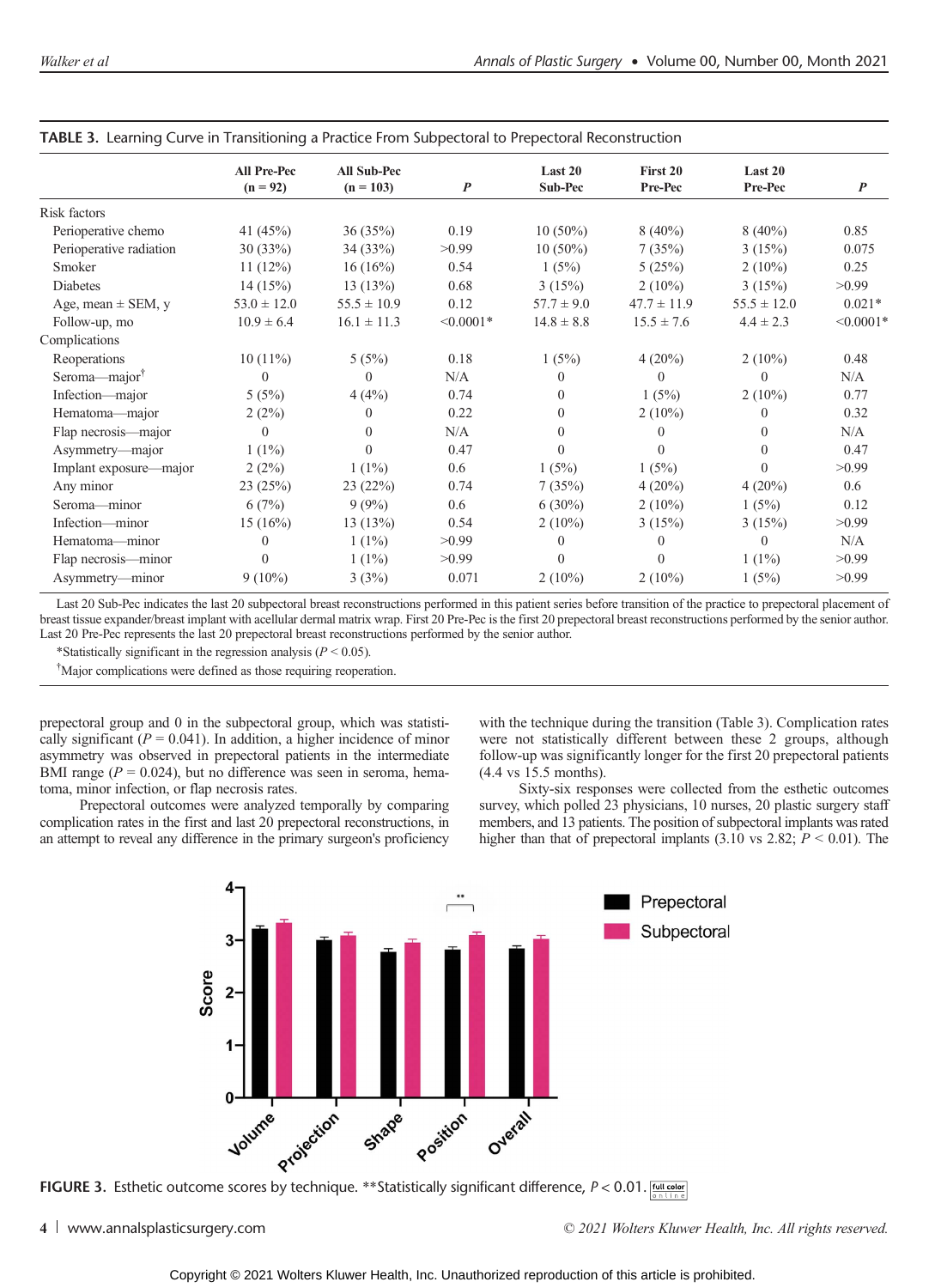

FIGURE 4. Esthetic scores by BMI. [full color

remaining parameters ranked by respondents (volume, shape, symmetry, and overall cosmesis) were not significantly different based on reconstructive technique (Fig. 3). Notably, low-BMI patients had significantly better ratings than the higher BMI groups in all categories except for position (Fig. 4). Physicians consistently rated the overall esthetic result higher than patients did, with a mean overall result score of 3.33 and 2.73, respectively ( $P \le 0.0001$ ). The greatest disparity between physician and patient scoring was in the volume and projection categories, with physicians rating outcomes significantly higher (Fig. 5). An example of standardized photos and questions included in the survey are included (Fig. 6, Table 4).

# **DISCUSSION**

Coinciding with the resurgence of the prepectoral technique is an increase in both reconstructive need and obesity prevalence in the population as a whole.<sup>10,11</sup> With the rise in popularity of this technique and an increasing number of obese patients seeking breast reconstruction, the reconstructive surgeon should be aware of its utility and limitations. A study published recently by Banuelos et  $al<sup>12</sup>$  challenges the idea that obesity is a contraindication to prepectoral breast reconstruction, citing similar rates of complication and explantation in prepectoral and subpectoral reconstruction in an obese cohort. In the present study, we corroborate this finding and add to the body of evidence that esthetic outcomes are comparable to subpectoral reconstruction in this population. To our knowledge, this is the first single-surgeon study comparing complication rates and esthetic results between these techniques in obese patients.

Until recently, evidence supporting prepectoral reconstruction in high-BMI patients was scarce in the literature. Several early studies establishing the safety of this technique excluded patients with BMI greater than  $30 \text{ kg/m}^2$ .  $13-16$  The earliest recommendations stressed that the technique be used with caution in this population, and only in minimally comorbid patients.2 Concomitant diabetes, perioperative radiation, and/or history of smoking in the obese patient have been considered relative contraindications in the obese patient seeking prepectoral reconstruction.<sup>2,5</sup> Obesity as an independent risk factor in breast surgery has been well quantified. Per unit increase in BMI, the odds of reconstructive failure have been shown to increase by  $7.9\%$  to  $8.6\%$ .<sup>12,17</sup> In our study cohort, we observed a similar increase in risk (7%), although this value did not reach statistical significance ( $P = 0.07$ ). This known increase in operative risk should inform the surgeon; but as our data show, it is not clearly potentiated by implant position.

Across a broad range of BMIs, we demonstrate that major and minor complication rates are similar with the prepectoral technique to



© 2021 Wolters Kluwer Health, Inc. All rights reserved. [www.annalsplasticsurgery.com](http://www.annalsplasticsurgery.com) 5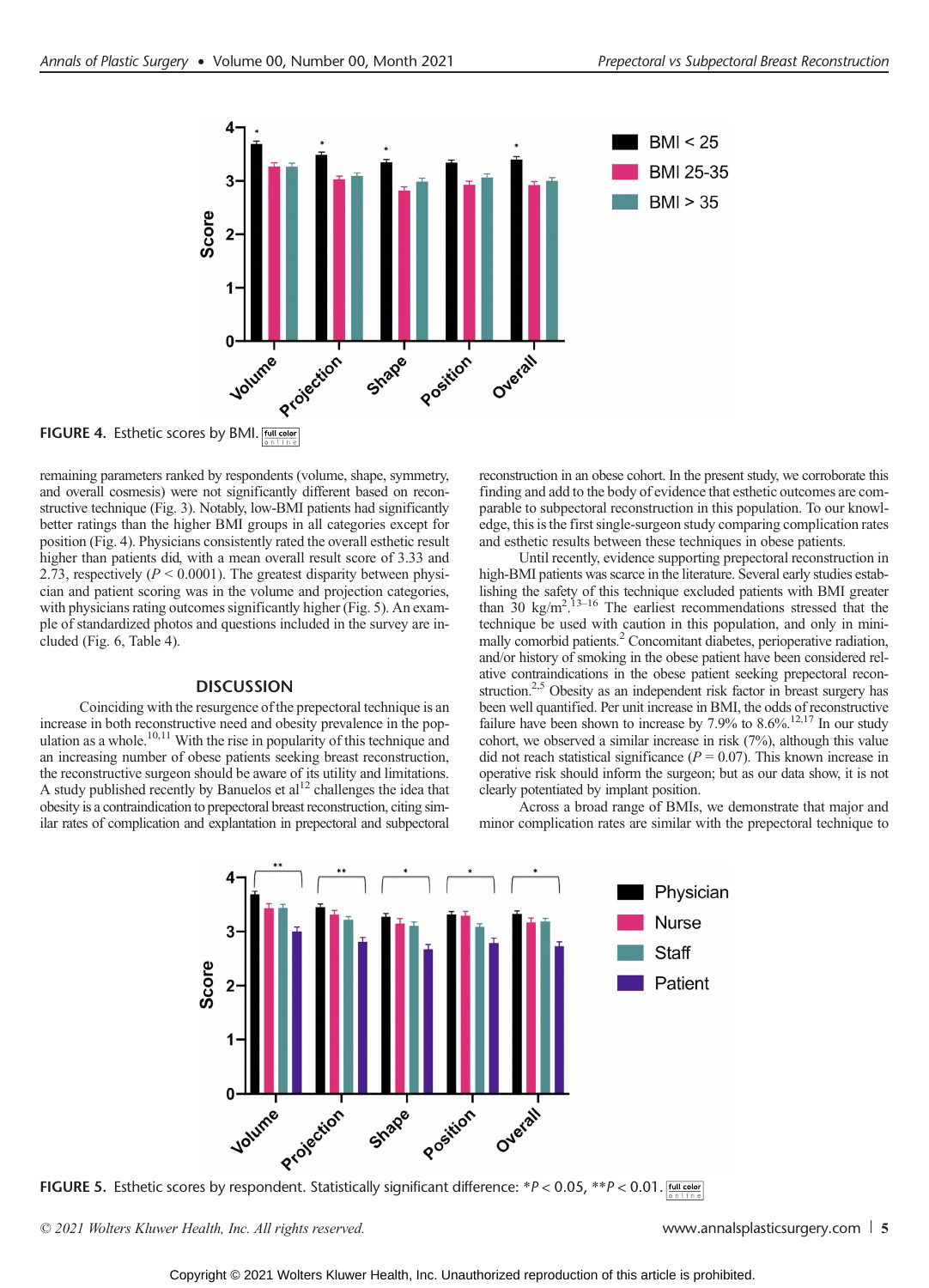

FIGURE 6. Esthetic survey standardized patient photos. Full color

those seen with subpectoral placement, the current standard of care in prosthetic breast reconsruction.8 This held true in our study despite the prepectoral cohort having a significantly higher mean BMI overall  $(30.2 \text{ vs } 27.8, P = 0.0088)$  and increased incidence of chemotherapy (63% vs 44%), perioperative radiation (53% vs 22%), and diabetes (32% vs 22%) in the high-BMI range (Table 2). Smoking, diabetes, and radiation were not considered contraindications to prepectoral reconstruction, if mastectomy flaps were clinically well perfused at the time of reconstruction as determined by the primary surgeon. We report a low incidence of major infection (5%), implant exposure (2%), and seroma (7%) in cases of prepectoral reconstruction (Table 3), which is consistent with values reported in similar studies.<sup>3,12</sup> No prepectoral flap necrosis was observed in our series.

We did observe an increased incidence of implant exposure and minor asymmetry in the prepectoral group at the upper extreme of BMI, although the clinical significance of these findings is unclear. Our sample size in the BMI greater than  $35 \text{ kg/m}^2$  range was relatively small, with a total of nine subpectoral patients reconstructed and a small number of asymmetry cases  $(n = 2)$  and implant exposure  $(n = 2)$  observed in the prepectoral group. We speculate that the increased rate of implant

# TABLE 4. Esthetic Survey Questions\*

Volume: how would the patient look if she were wearing a fitted bra and clothing?

○ Excellent: the reconstructed breast is the ideal size for this patient's body. It would most likely look natural and attractive if the patient were wearing a bra and clothing.

○ Very good

○ Good: the reconstructive breast is an appropriate size for this patient's body. Most observers would not know that the patient had breast reconstruction if she were wearing a bra and clothing.

○ Poor

○ Unacceptable: the reconstructed breast is clearly too large or too small for this patient's body, and it would look unnatural and unattractive even if the patient were wearing a bra and clothing.

Breast projection: how does the reconstructed breast look from the side?

○ Excellent: the breast shape is ideal and does not appear to droop. The nipple (if there is one) is at the center of the breast (pointing forward, "perky"). ○ Very good

○ Good: the reconstructed breast has an obvious top, middle, and bottom, and the middle part projects the most. The bottom of the breast may sag a little, but it does not look unnatural.

○ Poor

○ Unacceptable: the reconstructed breast appears very "flat" and saggy.

Breast shape

○ Excellent: the reconstructed breast has a smooth transition from the chest wall to breast, with natural-appearing fullness. The implant is not visible at all. ○ Very good

○ Good: there is a mild step-off between the chest wall and the breast. The edges of the implant maybe visible to some observers.

○ Poor

○ Unacceptable: there is a significant, unnatural step-off between the chest wall and the breast. The edges of the implants are very obvious.

The reconstructed breasts looks "stuck on."

Breast position: how does the reconstructed breast look from the front?

○ Excellent: the reconstructive breast is in the ideal position on the chest. The breasts are symmetric.

○ Very good

○ Good: the reconstructive breast maybe a little too high, too low, or too much to one side or the other. However, the position of the breast does not look unnatural. The breasts may be a little asymmetric.

○ Poor

○ Unacceptable: the reconstructed breast is in the wrong location on the chest, and it looks very unnatural. The breasts are very asymmetric.

Overall cosmetic result:

○ 1 Unacceptable

○ 2 Poor

○ 3 Good

○ 4 Very good

○ 5 Excellent

\*Medical personnel and patients were blinded to reconstructive technique asked to view 15 sets of randomly selected standardized patient photos before answering the questions above.

6 [www.annalsplasticsurgery.com](http://www.annalsplasticsurgery.com) example of the community  $\odot$  2021 Wolters Kluwer Health, Inc. All rights reserved.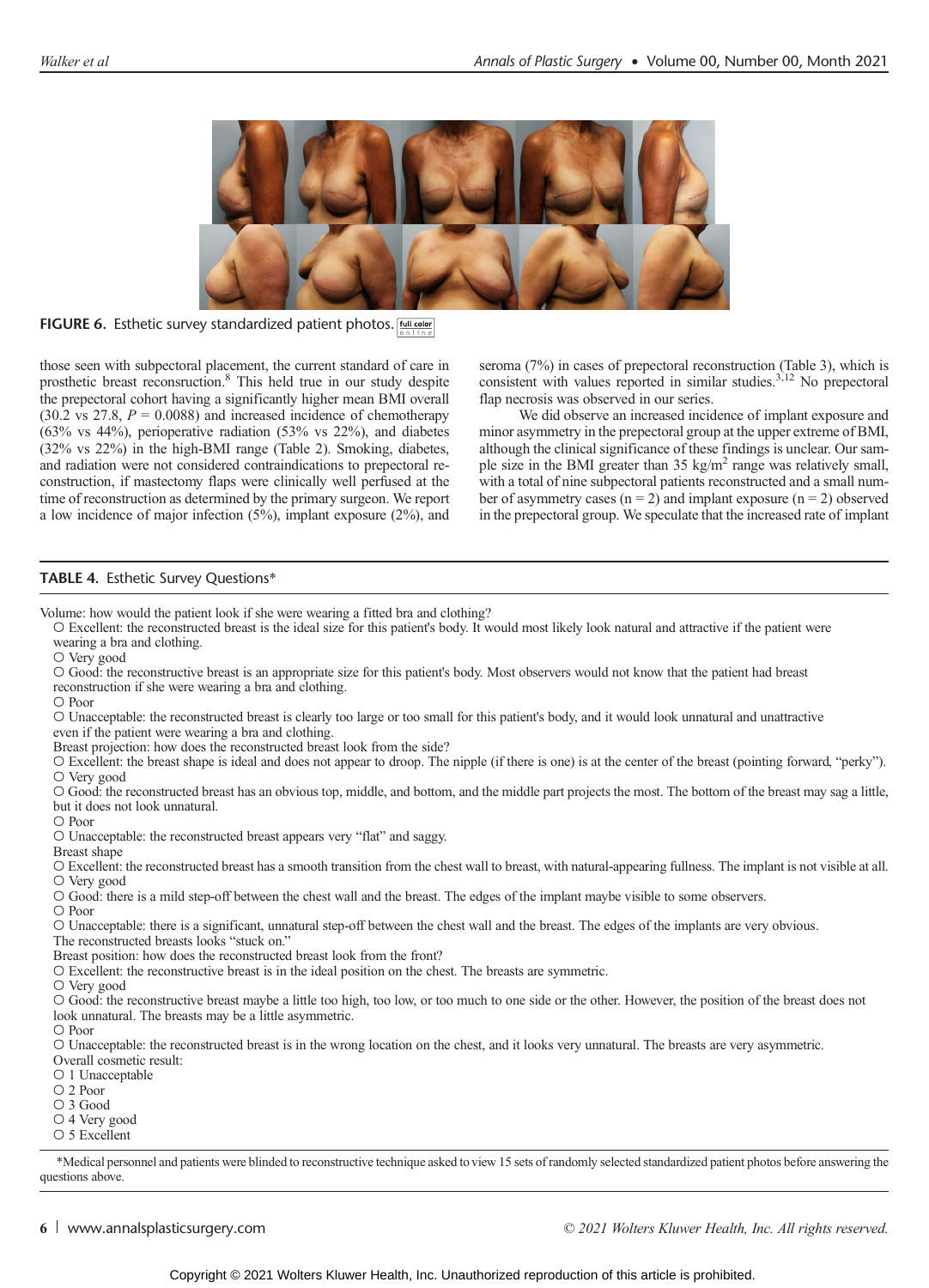exposure in the prepectoral group with BMI greater than 35 kg/m2 (11% vs 0%; Table 2) may in part be attributed to higher rates of chemotherapy, perioperative radiation, and diabetes in this group compared with the subpectoral group. In addition, the prepectoral group included more patients with BMI greater than 40 kg/m<sup>2</sup> (n = 7 vs 3 in the subpectoral group). Nonetheless, at this extreme of BMI, pectoralis muscle coverage seems to be the safer option, although this recommendation would be clarified by larger studies in this patient population. In light of our results, most patients are reconstructed using a subpectoral pocket at BMI greater than 35 kg/m<sup>2</sup>, although this decision is based also on patient preference and individual clinical circumstances. Patients in this group desiring prepectoral reconstruction are informed of this risk but not excluded solely on the basis of BMI. Overall, we feel that prepectoral reconstruction can be used reliably to reconstruct overweight and obese patients with an acceptably low complication rate.

The surgeon should consider the relative benefits of the prepectoral technique in the obese, which have been reported to include shorter operative time, less pain, and sparing of the pectoralis major muscle, on which patients may rely for stability when standing from a seated position.<sup>2</sup> Individual patient factors should influence operative decisions, but it is conceivable that such benefits may improve quality of life in the individual patient. The results of our study have changed the senior author's practice in favor of prepectoral reconstruction whenever feasible, as informed by the patient preference and clinical soft tissue quality. As mentioned previously, in patients with BMI greater than  $35 \text{ kg/m}^2$ , soft tissue of questionable quality, and/or heavily irradiated fields, the subpectoral technique is applied on a patient-by-patient basis. In our experience, patients subjectively have fewer postoperative pain issues with this technique. Although not included in our analysis, we find operative time to be less and the lack of animation deformity to be preferable.

As suggested in previous studies, the prepectoral approach is not technically challenging and can be expediently peformed.<sup>2,5,15</sup> In our series, the senior author was able to transition from a strictly subpectoral to largely prepectoral reconstructive practice in a 3-month period. Clinical outcomes were not significantly different between the early transition period and the most recent reconstructions, suggesting that the "learning curve" is manageable (Table 3). Anecdotally, the senior author reports shorter operative times compared with the subpectoral technique. This is the experience of a single surgeon in a regional population of patients; correlation with larger studies examining technical transition, operative times, and degree of surgical difficulty will be helpful as more surgeons implement this technique in their practice.

Esthetic outcomes were evaluated in our study using standardized patient photos and a Likert scale to rate results, which has precedent in the literature.<sup>18</sup> No difference was seen in ratings of volume, shape, symmetry, or overall cosmesis, although position was rated significantly better in subpectoral reconstructions. We hypothesize that this may be because of improved upper-pole volume in the subpectoral technique. Although not validated like some other patient reported outcome questionnaires, our survey addressed specific characteristics of reconstructed breasts that might visually distinguish prepectoral from subpectoral implant placement.<sup>19–21</sup> In addition, many surveys measure patient-reported outcomes; our survey respondents included physicians, nurses, medical staff, and breast reconstruction patients, which is rare in the literature.<sup>14,22,23</sup> Dynamic characteristics of reconstructed breasts, such as rippling, implant visibility, animation deformity, feel, and movement are arguably more important<sup>21,24</sup> but difficult to evaluate given the retrospective nature of this study. It will be important to evaluate long-term esthetic outcomes as the indications of the prepectoral technique continue to expand. Interestingly, our survey revealed that patients consistently rate esthetic outcomes lower than physicians do, which has been shown in other studies as well.<sup>25–27</sup> This result reflects the different expectations of patients versus plastic surgeons.<sup>24</sup>

Although this study included a large number of reconstructed breasts, it has several limitations, including its retrospective nature and relatively low power to detect differences between BMI range groups. Our follow-up is limited and does not capture late complications such as capsular contracture or need for revision. Large-scale, long-term outcome studies are needed to add validity to our claim that this technique is not inferior to subpectoral reconstructions in obese patients. We did not include cost analysis in our study, although the prepectoral technique requires a large amount of costly ADM, while still necessitating a second reconstructive stage in most cases. Additional studies including comparison of operative times and cost-benefit analysis would be beneficial.

# **CONCLUSION**

This study supports the hypothesis that the prepectoral technique is safe in obese patients, despite the baseline increased surgical risk that is seen in patients with high BMI. Clinical and esthetic outcomes of prepectoral reconstruction were similar when compared with subpectoral reconstruction in an obese population. In this series, the senior author was able to make the transition from subpectoral to prepectoral reconstruction without compromising outcomes. In the senior author's experience, the prepectoral technique is a worthy reconstructive option and performs comparably to the subpectoral technique, though we favor the subpectoral approach at the upper extremes of BMI.

### **REFERENCES**

- 1. Walia GS, Aston J, Bello R, et al. Prepectoral versus subpectoral tissue expander placement: a clinical and quality of life outcomes study. Plast Reconstr Surg Glob Open. 2018;6:e1731.
- 2. Gabriel A, Maxwell GP. Prepectoral breast reconstruction in challenging patients. Plast Reconstr Surg. 2017;140(6S Prepectoral Breast Reconstruction):14S-21S.
- 3. Chatterjee A, Nahabedian MY, Gabriel A, et al. Early assessment of post-surgical outcomes with pre-pectoral breast reconstruction: a literature review and metaanalysis. J Surg Oncol. 2018;117:1119–1130.
- 4. Sbitany H, Gomez-Sanchez C, Piper M, et al. Prepectoral breast reconstruction in the setting of postmastectomy radiation therapy: an assessment of clinical out-<br>comes and benefits. Plast Reconstr Surg. 2019;143:10-20.
- 5. Sigalove S, Maxwell GP, Sigalove NM, et al. Prepectoral implant-based breast reconstruction: rationale, indications, and preliminary results. Plast Reconstr Surg. 2017;139:287–294.
- 6. Panayi AC, Agha RA, Sieber BA, et al. Impact of obesity on outcomes in breast reconstruction: a systematic review and meta-analysis. J Reconstr Microsurg. 2018;34:363–375.
- 7. Leitner BP, Perry RJ. The impact of obesity on tumor glucose uptake in breast and lung cancer. JNCI Cancer Spectr. 2020;4:pkaa007.
- Nahabedian MY. Current approaches to prepectoral breast reconstruction. Plast Reconstr Surg. 2018;142:871–880.
- 9. Bettinger LN, Waters LM, Reese SW, et al. Comparative study of prepectoral and subpectoral expander-based breast reconstruction and Clavien IIIb score outcomes. Plast Reconstr Surg Glob Open. 2017;5:e1433.
- 10. Ng M, Fleming T, Robinson M, et al. Global, regional, and national prevalence of overweight and obesity in children and adults during 1980–2013: a systematic analysis for the global burden of disease study 2013. Lancet. 2014;384:766–781.
- 11. Jagsi R, Jiang J, Momoh AO, et al. Trends and variation in use of breast reconstruction in patients with breast cancer undergoing mastectomy in the United States. J Clin Oncol. 2014;32:919–926.
- 12. Banuelos J, Abu-Ghname A, Vyas K, et al. Should obesity be considered a contraindication for prepectoral breast reconstruction? Plast Reconstr Surg. 2020; 145:619–627.
- 13. Casella D, Calabrese C, Bianchi S, et al. Subcutaneous tissue expander placement with synthetic titanium-coated mesh in breast reconstruction: long-term results. Plast Reconstr Surg Glob Open. 2016;3:e577.
- 14. Bernini M, Calabrese C, Cecconi L, et al. Subcutaneous direct-to-implant breast reconstruction: surgical, functional, and aesthetic results after long-term followup. Plast Reconstr Surg Glob Open. 2016;3:e574.
- 15. Berna G, Cawthorn SJ, Papaccio G, et al. Evaluation of a novel breast reconstruction technique using the Braxon® acellular dermal matrix: a new muscle-sparing breast reconstruction. ANZ J Surg. 2017;87:493–498.

© 2021 Wolters Kluwer Health, Inc. All rights reserved. We are the control of the state of the [www.annalsplasticsurgery.com](http://www.annalsplasticsurgery.com) | 7